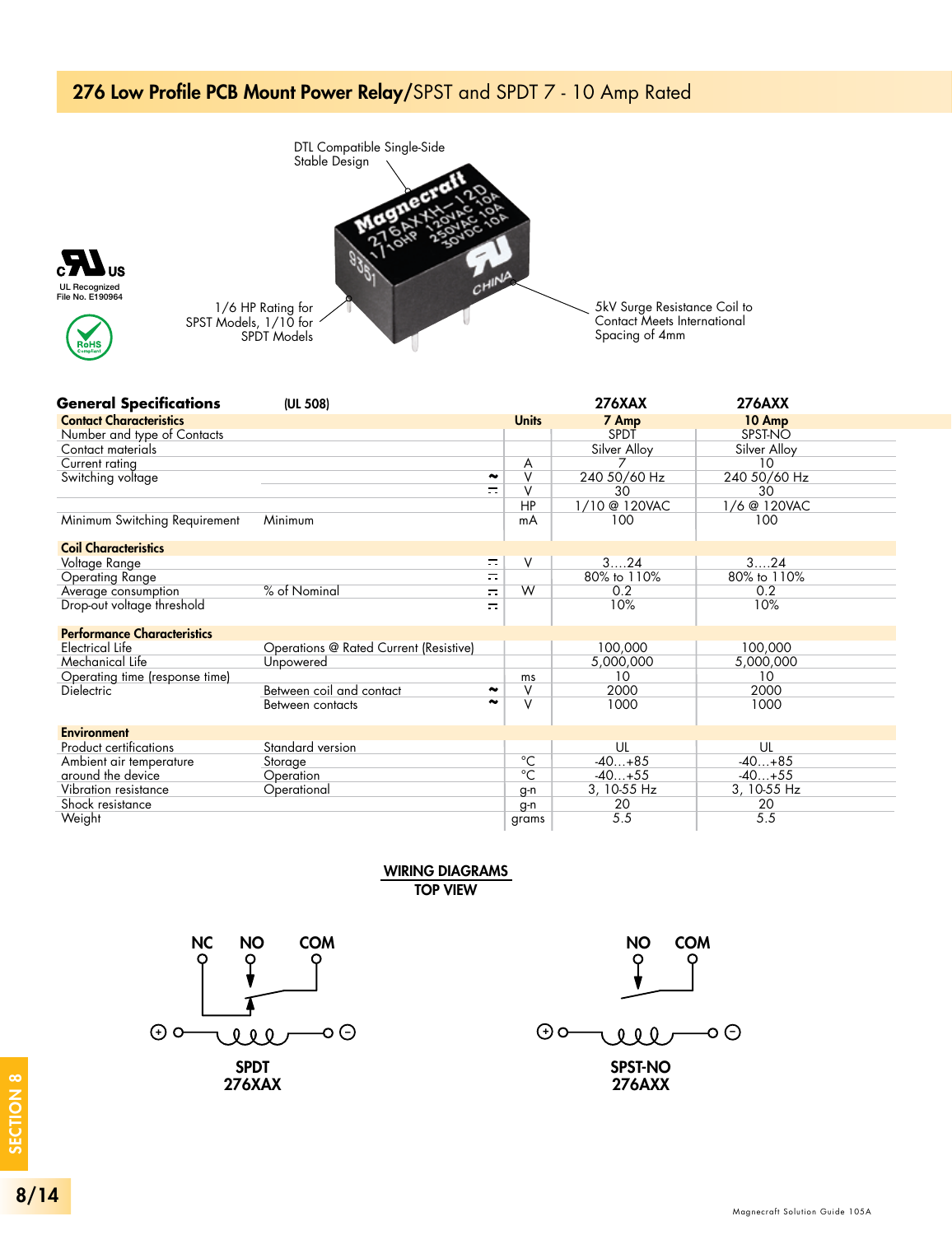### www.magnecraft.com 847-441-2540



#### **Standard Part Numbers**

#### **BOLD-FACED PART NUMBERS ARE NORMALLY STOCKED**

| <b>Nominal Input Voltage</b> | Nominal Coil Resistance $(\Omega)$ | <b>Part Number</b> | <b>Contact Configuration</b> |
|------------------------------|------------------------------------|--------------------|------------------------------|
| 5 VDC                        | 125 Ω                              | <b>276AXXH-5D</b>  | SPST-NO                      |
| 6 VDC                        | 180 Ω                              | 276AXXH-6D         | SPST-NO                      |
| 12 VDC                       | $720 \Omega$                       | 276AXXH-12D        | SPST-NO                      |
| 24 VDC                       | $2880\Omega$                       | 276AXXH-24D        | SPST-NO                      |
|                              |                                    |                    |                              |
| 5 VDC                        | $125 \Omega$                       | <b>276XAXH-5D</b>  | <b>SPDT</b>                  |
| 6 VDC                        | 180 Ω                              | <b>276XAXH-6D</b>  | <b>SPDT</b>                  |
| 12 VDC                       | $720 \Omega$                       | 276XAXH-12D        | <b>SPDT</b>                  |
| 24 VDC                       | $2880\Omega$                       | 276XAXH-24D        | <b>SPDT</b>                  |

#### Part Number Builder

| 276           | XAX                          | н                   | -12                 |                     |
|---------------|------------------------------|---------------------|---------------------|---------------------|
| <b>Series</b> | <b>Contact Configuration</b> | <b>Type of Seal</b> | <b>Coil Voltage</b> | <b>Current Type</b> |
| 276           | $AXX = SPST - NO$            | H = Epoxy Sealed    | $5 = 5VDC$          | $D = DC$ Coil       |
|               | $XAX = SPDT$                 |                     | $6 = 6VDC$          |                     |
|               |                              |                     | $12 = 12VDC$        |                     |
|               |                              |                     | $24 = 24VDC$        |                     |



SECTION 8

SECTION 8